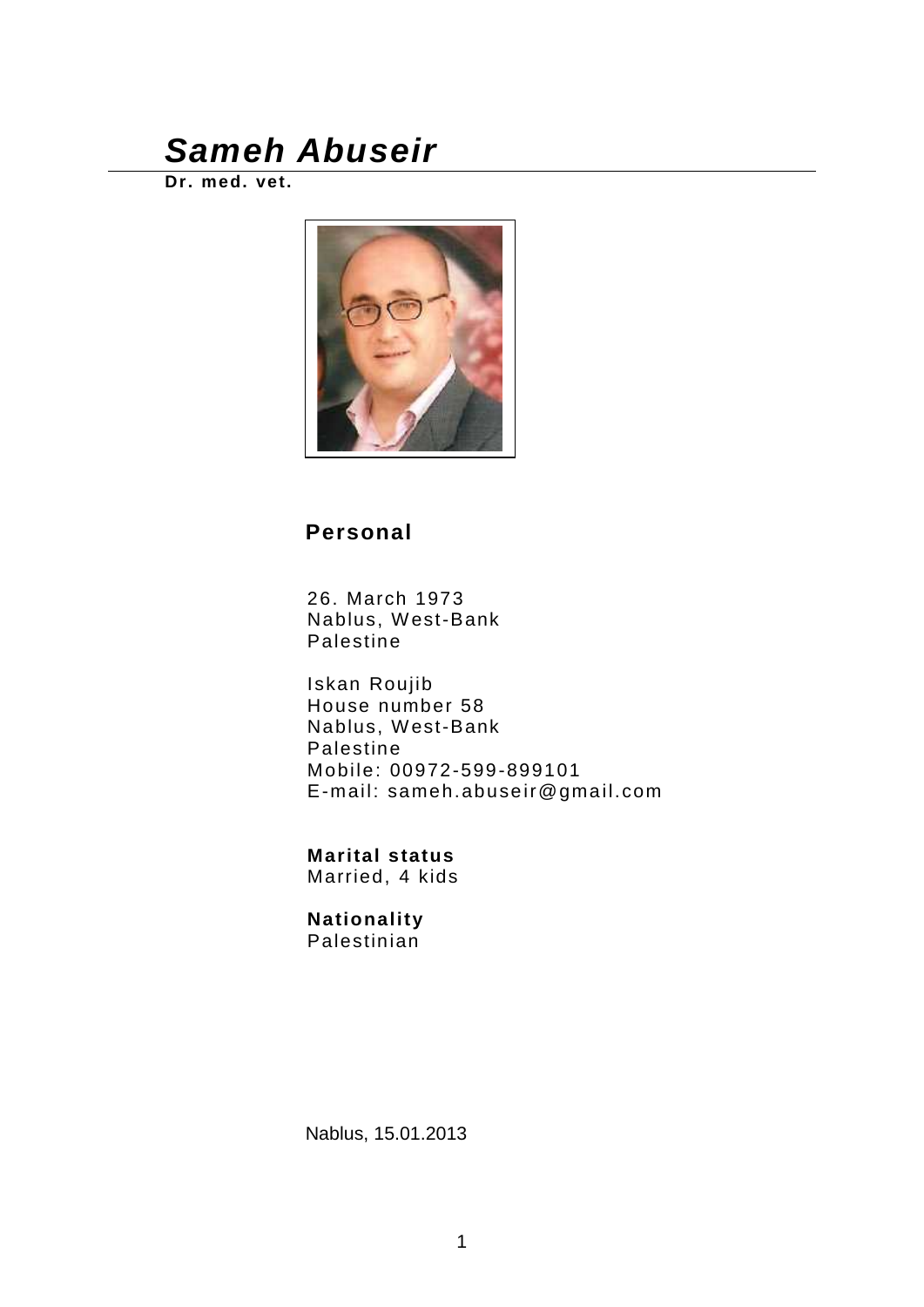**Dr. med. vet.**

# **Professional Experience** \_\_\_

| $1996 - 2012$     | Chief<br><b>Veterinarian</b> at the<br>Nablus<br><b>Municipality</b><br>Slaughterhouse and Veterinary Services. Responsible for<br>all health aspects related to fresh red meat and related<br>food products at the city of Nablus and the related refugee<br>camps.                |
|-------------------|-------------------------------------------------------------------------------------------------------------------------------------------------------------------------------------------------------------------------------------------------------------------------------------|
| $2000 - 2003$     | Part time as veterinarian responsible for diary sheep<br>farms.                                                                                                                                                                                                                     |
| $2002 - 2003$     | Part time teaching veterinary students of the $2^{nd}$ , $3^{rd}$<br>and 4 <sup>th</sup> years, and Master students at Al-Najah National<br>University.                                                                                                                             |
| $2004 - 2007$     | Reseach- and Teaching Assistance at the Institute for<br>Parasitology and the Institute for Food Quality and Safety<br>in Hanover Germany.                                                                                                                                          |
| $2007 -$ till now | <b>Assistance Professor at An-Najah National University</b><br>teaching at the Faculty of Veterinary Medicine, Faculty of<br>Agriculture and Faculty of Higher Studies.                                                                                                             |
| <b>Education</b>  |                                                                                                                                                                                                                                                                                     |
| 1996              | B.Sc. Veterinary Medicine, Jordan University of Science<br>and Technology, Irbid, Jordan. Graduation project about<br>the effect of plastic on animals at the northern area of<br>Jordan.                                                                                           |
| 2001              | M.Sc. Environmental Sciences, Al-Najah National<br>University, Nablus, West bank. Master thesis about<br>prevalence and serovar distribution of some species of<br>Enterobacteriaceae in fresh meat of cattle, with special<br>emphasis on Salmonella and Escherichia coli O157:H7. |
| 2007              | Doctorate/ Dr. med. Vet., the University of Veterinary<br>Medicine, Hanover, Germany. Doctoral thesis about<br>comparative<br>determination of<br>Taenia<br>saginata<br>cysticercosis (Cysticercus bovis) with visual diagnosis,<br>PCR and ELISA.                                  |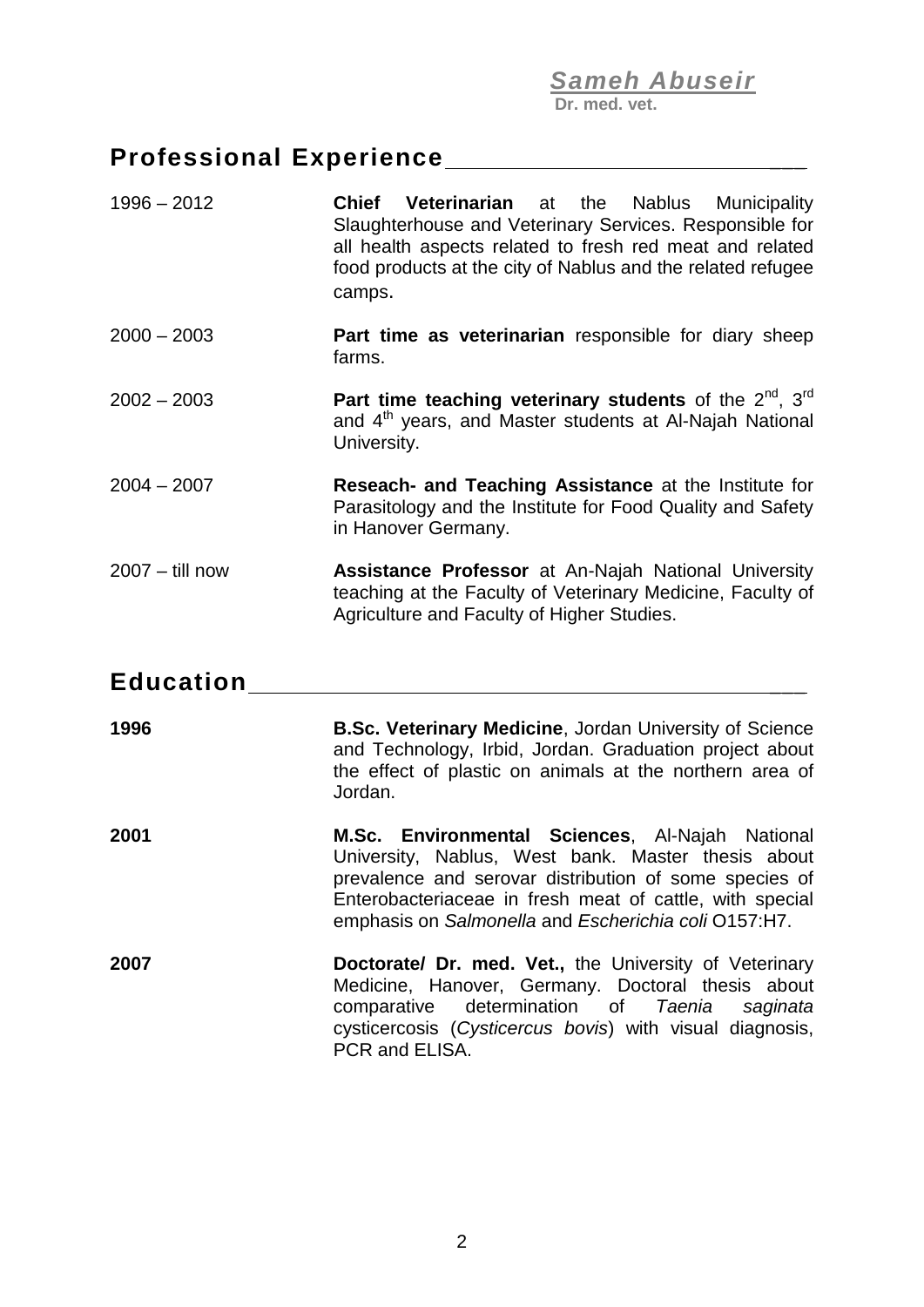**Dr. med. vet.**

## **Courses and Workshops**\_\_\_\_\_\_\_\_\_\_\_\_\_\_\_\_\_\_\_\_\_\_\_\_\_\_\_\_\_\_\_\_\_\_\_\_\_\_\_

| 1996 | <b>Workshop</b> 'Recent Trends in Theriogenology'. Irbid,<br>Jordan.                                                                                                                                                                                                                                                                                                                                                  |
|------|-----------------------------------------------------------------------------------------------------------------------------------------------------------------------------------------------------------------------------------------------------------------------------------------------------------------------------------------------------------------------------------------------------------------------|
| 1996 | Workshop 'Abdominal Surgery in Ruminants'. Irbid,<br>Jordan.                                                                                                                                                                                                                                                                                                                                                          |
| 1997 | <b>Course</b> in bee keeping. Nablus, Palestine.                                                                                                                                                                                                                                                                                                                                                                      |
| 1998 | <b>Course</b> in Recent Trends of Management of Farms,<br>Health Aspects, and Microbiology of Meat, Milk, and<br>Water. Florence, Italy.                                                                                                                                                                                                                                                                              |
| 2004 | Intensive German language course for 6 months at<br>(Kreuzberg-Bonn Sprachschule). Bonn, Germany.                                                                                                                                                                                                                                                                                                                     |
| 2005 | <b>European Seminar</b> "The European Union and the human<br>rights". Strasbourg, France.                                                                                                                                                                                                                                                                                                                             |
| 2006 | <b>Course</b> "Fundraising". Marienthal/Westerwald, Germany.                                                                                                                                                                                                                                                                                                                                                          |
| 2007 | Course in Veterinary Applied Statistics. Hanover,<br>Germany.                                                                                                                                                                                                                                                                                                                                                         |
| 2007 | Course in Veterinary Epidemiology and animal<br>disease monitoring. Hanover, Germany.                                                                                                                                                                                                                                                                                                                                 |
| 2007 | <b>Research work from 21.12.2007 - 21.01.2008 at the</b><br>Institue for Parasitology, at the School of Veterinary<br>Medicine in Hanover, Germany, with cooperation with<br>Laves, the Lower Saxony Federal State Office for<br>Consumer Protection and Food Safety - Oldenburg.<br>Research about the Prevalence and distribution of Taenia<br>saginata cysticercosis in the federal state Lower Saxony-<br>Germany |
| 2009 | <b>Research work</b> about SDS-PAGE of T. saginata cysts<br>and the Immunoblot-Pattern of T. saginata cysts. The work<br>was granted from DAAD. Hannover, Germany.                                                                                                                                                                                                                                                    |
| 2011 | <b>Consultation Workshop</b> from $7th$ to the $9th$ of June 2011<br>in "Strengthening the infrastructure of animal health<br>sectors with special reference to globalization and<br>international trade in Yemen, Egypt, Algeria, Palestine and<br>Jordan", Irbid, Jordan.                                                                                                                                           |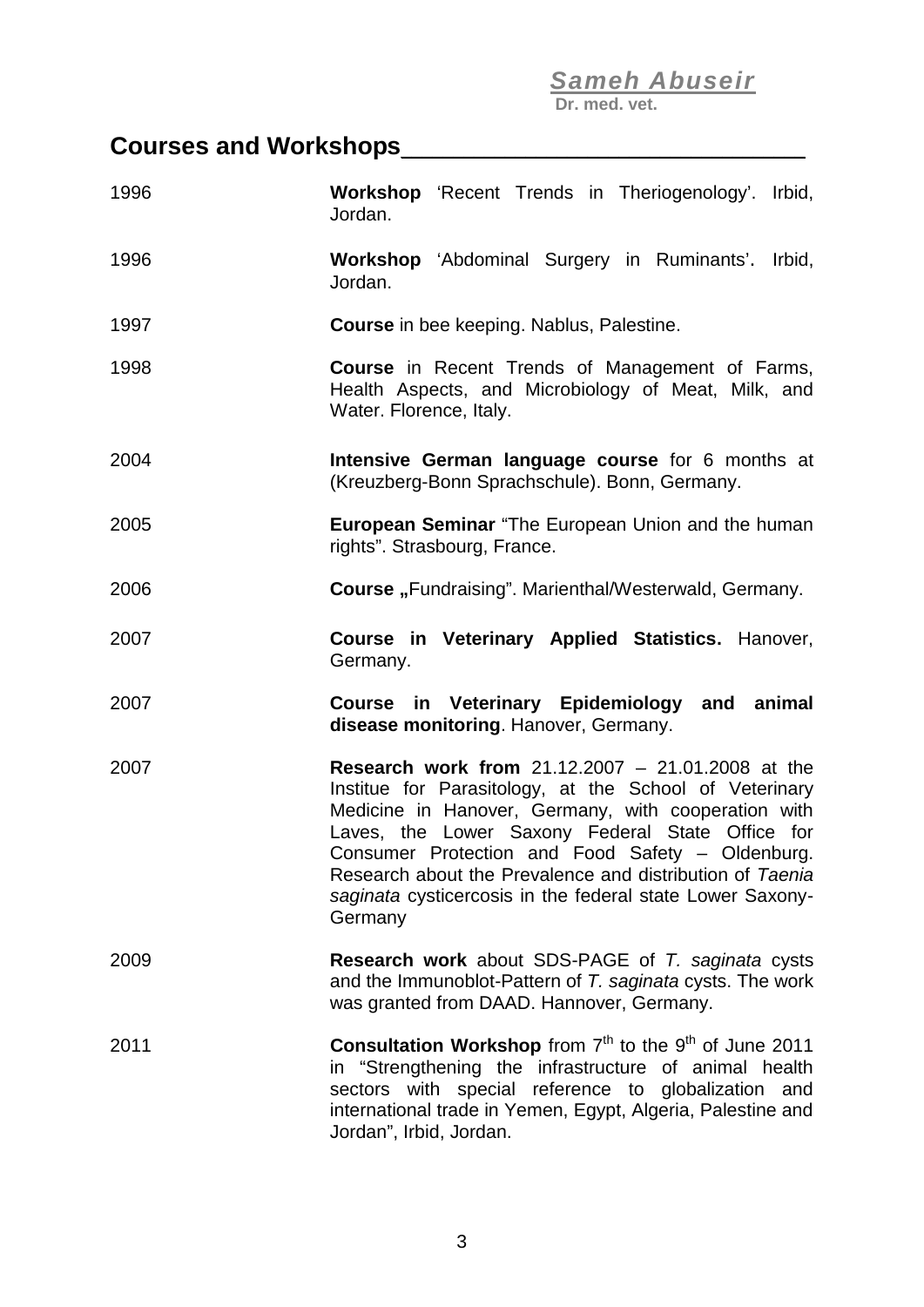**Dr. med. vet.**

## 2012 **Research work** in the Institute for Parasitology at the University of Veterinary Medicine-Hannover. The work was granted from DAAD. Hannover, Germany 2012 Participating with the "**Tagung der DVG-Fachgruppe Parasitologie und Parasitäre Krankheiten".** Hannover, Germany. **Languages** \_\_\_\_\_\_\_\_\_\_\_\_ **Arabic** Mother Language **English** Very good in speaking and writing **German** Very good in speaking and writing **Hebrew** Main Knowledge. **Public Awareness** \_\_\_ - **Disease monitoring** and survey analysis programs. - **Solid Waste** Collection and Disposal. - **Rearing Small Farms** for Personal use including Rabbits, Pigeons, Poultry, and Ruminant in General. - Public Health. - Good Knowledge in Windows, Microsoft Office Programs. - Valid Driving License. **Hobbies**\_\_\_\_\_\_\_\_\_\_\_\_\_\_\_\_\_\_\_\_\_\_\_\_\_\_ \_\_\_\_\_\_\_\_\_\_\_\_\_\_\_\_\_\_\_\_\_\_\_\_\_\_\_\_\_\_

Keeping in Touch in the Field of Interest. Reading. Bee keeping.

### **Scientific Publications Example 2011**

#### 1- **Abuseir, S., C. Küsters, M. Kühne (2005):**

Aktuelle Erhebungen zum Vorkommen von *Cysticercus inermis* bei geschlachteten Rindern: Morphologische Befunde Rundschau für Fleischhygiene und Lebensmittelüberwachung. 57(8):171-172 ISSN 0178-2010

#### 2- **Abuseir, S., C. Epe, T. Schnieder, G. Klein, M. Kühne (2006):**

Visual diagnosis of *Taenia saginata* cysticercosis during meat inspection: is it unequivocal? Parasitol Res. 99(4):405-409

#### 3- **Abuseir, S., M. Kühne, T. Schnieder, G. Klein, C. Epe (2007):**

Evaluation of serological method for the detection of *Taenia saginata* cysticercosis using serum and meat juice samples. Parasitol Res. 101(1): 131-137.